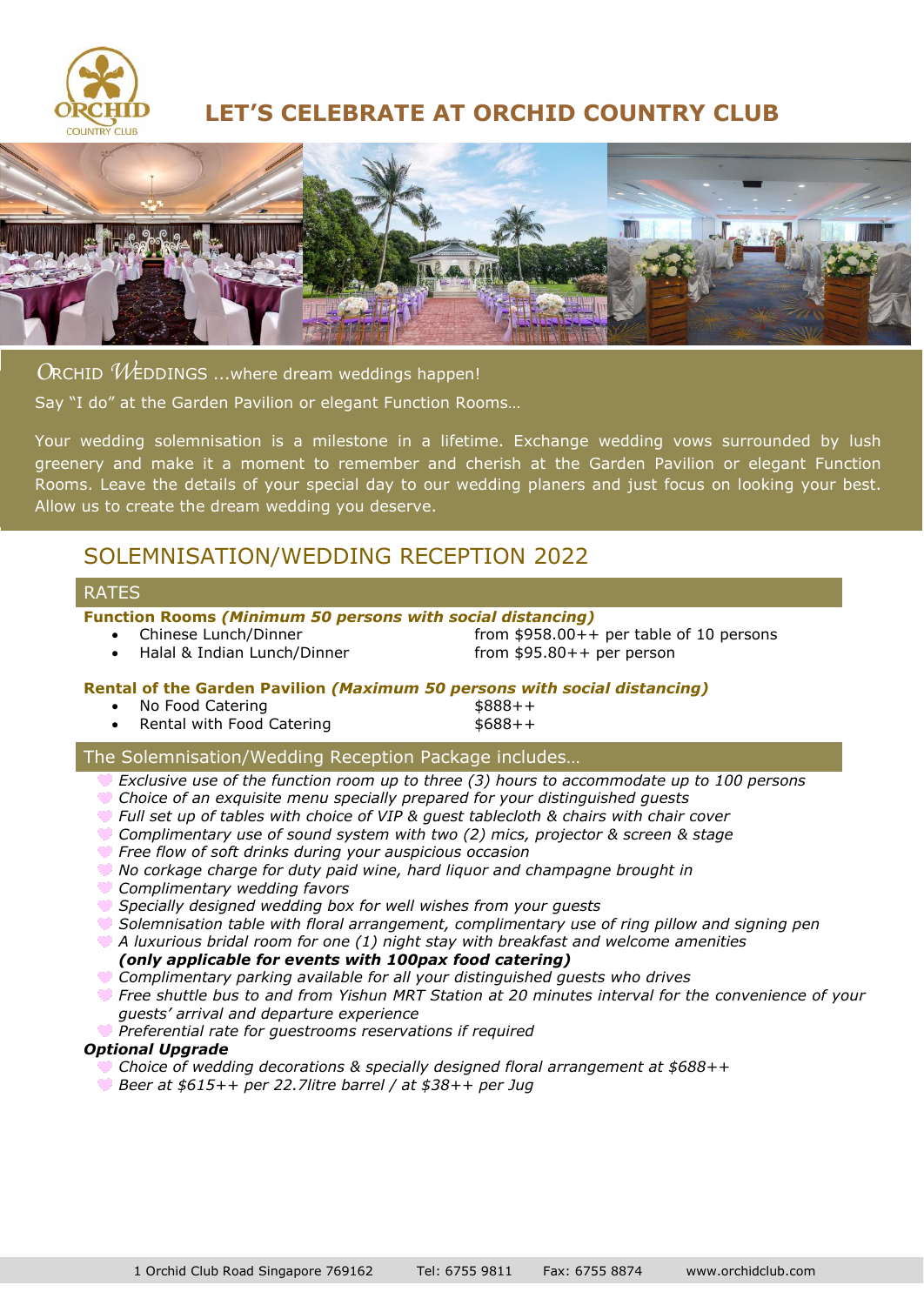

## **CHINESE MENU BH-I**

*(Catered by Ban Heng)*  $\infty$ 

花月佳期大拼盘 (春卷, 咸蛋鱼皮, 烟熏鹅片,泰式海蜇,鸡肉腐皮宝) Ban Heng Five Kind of Cold Dish Combination *(Spring Roll, Salted Egg Fish Skin, Smoked Goose Meat, Thai Jellyfish, Beancurd Roll stuffed with Chicken)* \*\*\*

海参鸡丝鱼鳔羹

Braised Fish Maw Soup with Sea Cucumber & Shredded Chicken \*\*\*

港蒸龙虎斑鱼

Steamed Sea Garoupa with Superior Soya Sauce in Hong Kong Style \*\*\*

芥末虾球拼麦片虾球

Fried Prawn with Wasabi Mayo & Fried Prawn with Cereals \*\*\*

秘制京烤骨配馒头

Braised Spare Ribs with Tangy Sauce served with Buns \*\*\*

潮州四宝素菜

Braised Teochew Cabbage with Four Treasure in Teochew Style \*\*\*

#### 腊味荷叶饭

Steamed Rice with Preserved Meat wrapped in Lotus Leaf \*\*\*

奇异果籽海底椰香茅冻 Refreshing Lemon Grass Jelly served with Sea Coconut & Fruit Cocktail

# **\$958.00++ Per Table of 10 Persons**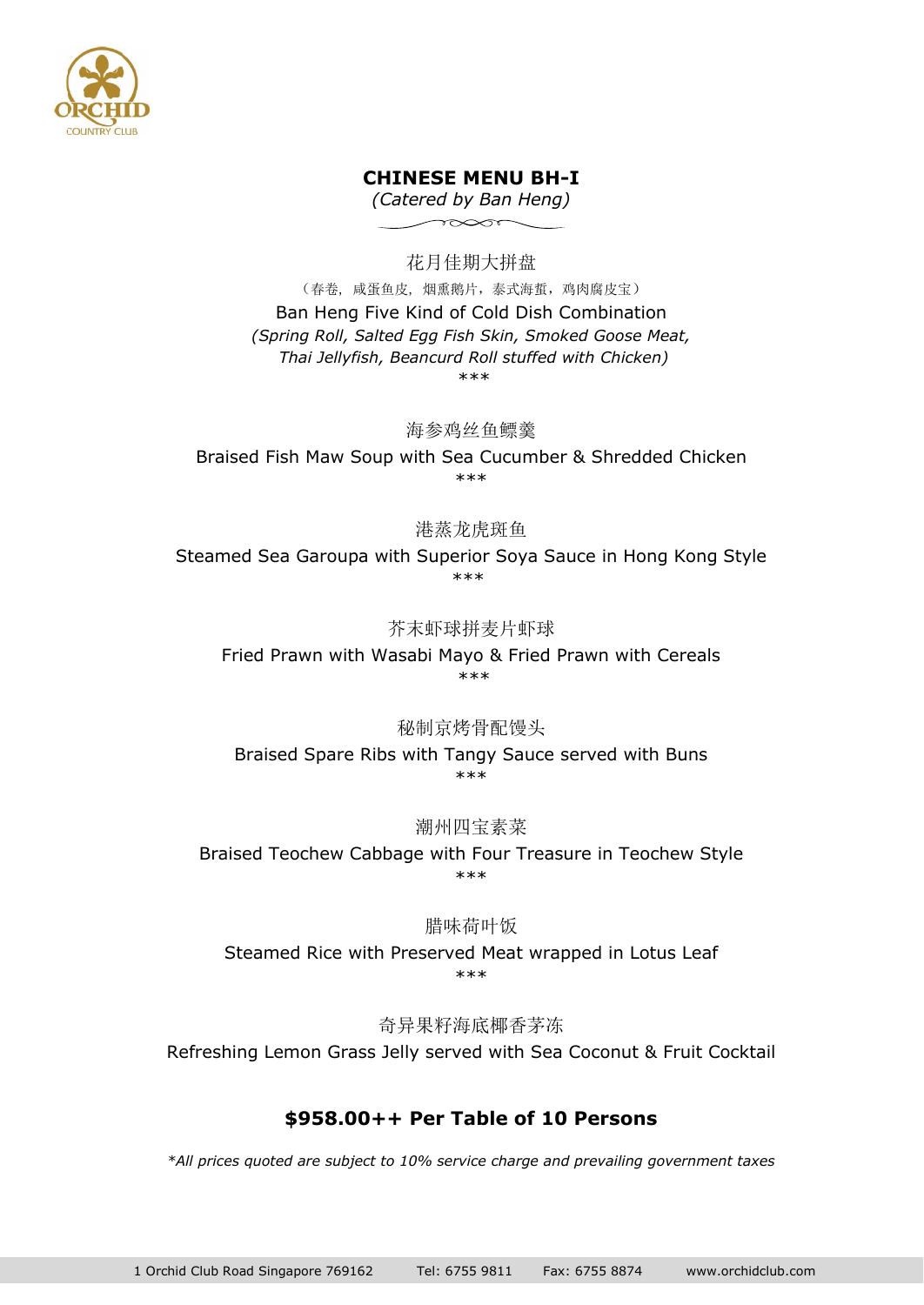

# **CHINESE MENU BH-II**

*(Catered by Ban Heng)*  $\sim$ 

龙虾五彩拼盘

(沙律龙虾, 春卷,咸蛋鱼皮,烟熏鹅片,泰式海蜇) Lobster Five Kind of Cold Dish Combination (*Lobster Salad, Spring Roll, Salted Egg Fish Skin, Smoked Goose Meat, Thai Jelly Fish*) \*\*\*

> 竹笙蟹肉蛋花翅 Braised Shark's Fin with Crabmeat, Bamboo Pith & Egg White \*\*\*

> > 潮州蒸龙虎斑鱼 Steamed Sea Garoupa in Teochew Style \*\*\*

脆皮芝麻烧鸡 Crispy Roasted Chicken with Sesame \*\*\*

芥末大虾球 Fried Prawns with Special Wasabi Mayo Sauce \*\*\*

海参鱼鳔扣菠菜 Braised Sea Cucumber with Fish Maw & Spinach \*\*\*

三丝伊府面 Braised Ee-Fu Noodle with Bean Sprout & Assorted Mushrooms \*\*\*

> 杨枝甘露 Cream of Mango with QQ Balls

# **\$988.00++ Per Table of 10 Persons**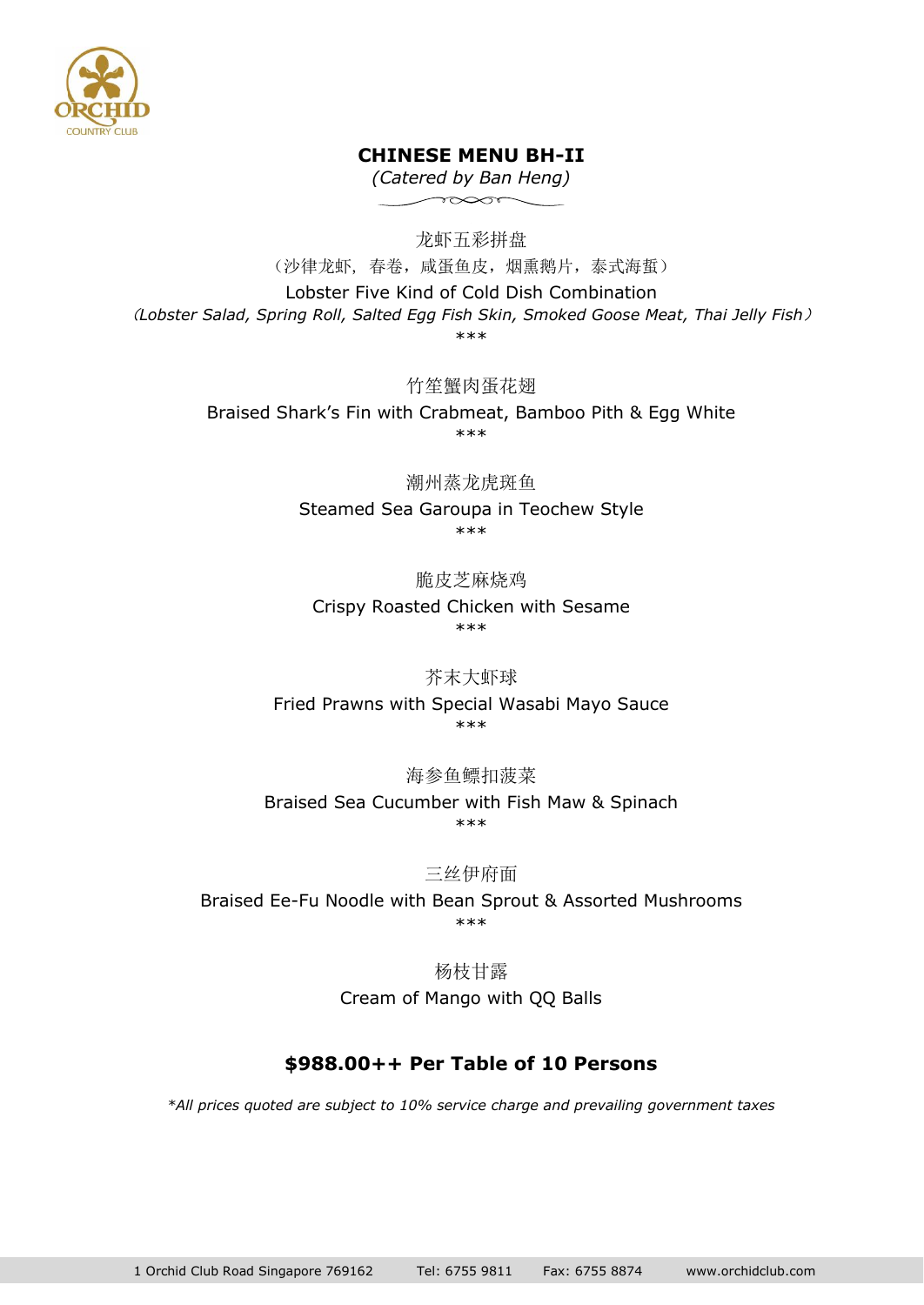

# **CHINESE MENU BH-III**

*(Catered by Ban Heng)*  $\sim$ 

# 花月佳期大拼盘

(春卷,咸蛋鱼皮,烟熏鹅片,泰式海蜇,鸡肉腐皮宝) Ban Heng Five Kind of Cold Dish Combination *(Spring Roll, Salted Egg Fish Skin, Smoked Goose Meat, Thai Jelly Fish, Beancurd Roll stuffed with Chicken*) \*\*\*

# 红烧四宝翅

Braised Shark's Fin Soup with Four Treasures \*\*\*

### 港蒸龙虎斑鱼

Steamed Sea Garoupa with Superior Soya Sauce in Hong Kong Style \*\*\*

### 芥末虾球拼麦片虾球

Fried Prawn with Wasabi Mayo & Fried Prawn with Cereals \*\*\*

#### 脆皮芝麻烧鸡

Crispy Roasted Chicken with Sesame \*\*\*

#### 潮州四宝素菜

Braised Teochew Cabbage with Four Treasures in Teochew Style \*\*\*

#### 双菇银芽伊府面

Braised Ee-Fu Noodle with Bean Sprout & Assorted Mushrooms \*\*\*

杨枝甘露

Cream of Mango with QQ Balls

#### **\$1028.00++ Per Table of 10 Persons**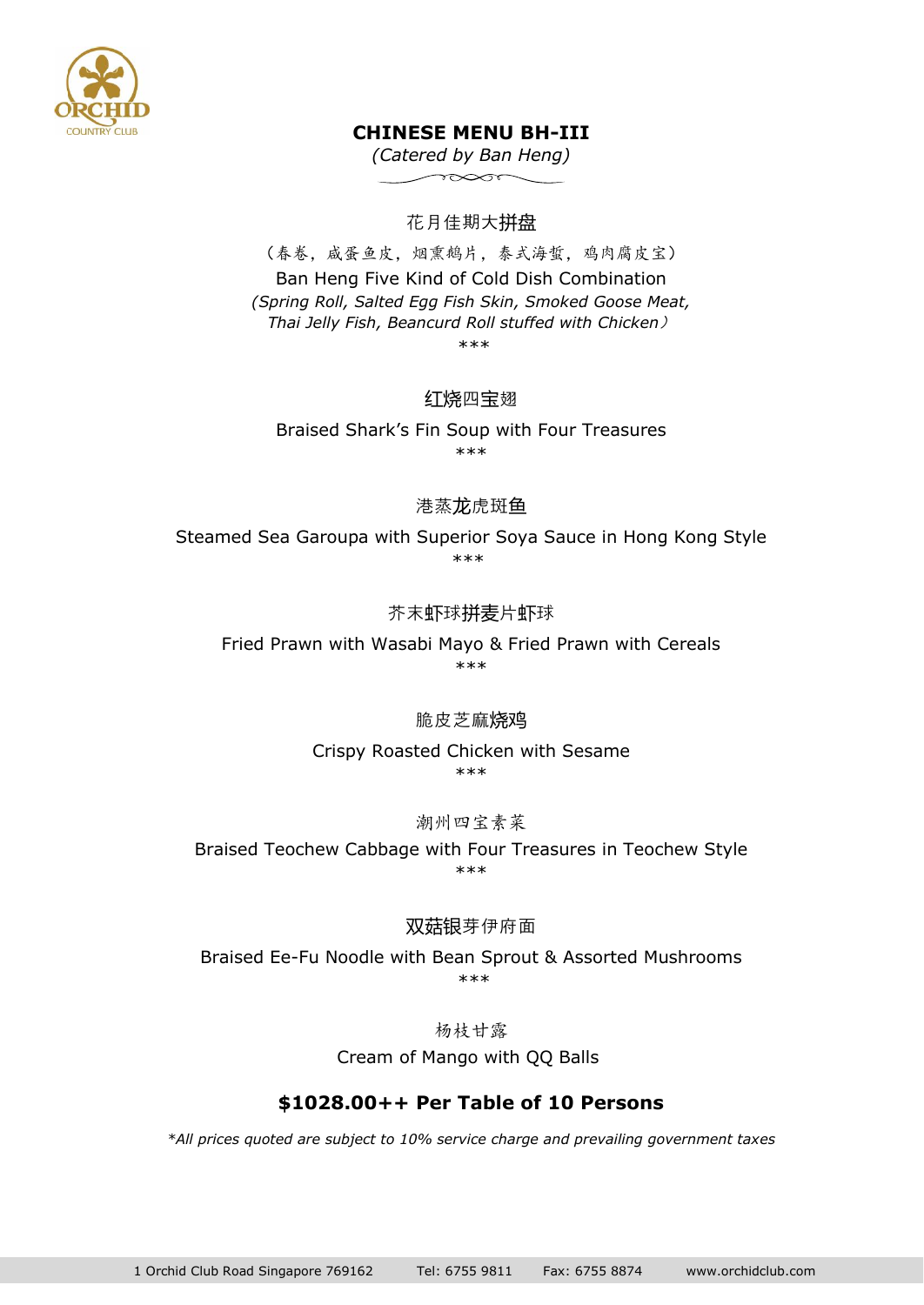

### **CHERISH YOU ALWAYS CHINESE MENU FF-I**

 $\gamma \infty$ 良缘

天长地久拼盘

(鲜虾沙律,酸辣脆海蜇,迷你八爪鱼,金沙脆鱼皮,黄金春卷)

Eternal Combination Platter (Prawn Fruit Salad, Hot & Sour Jelly Fish, Japanese Mini Octopus, Crispy Fish Skin tossed with Salted Egg Yolk, Golden Spring Roll)

红袍美人

白灼游水生虾

Poached Live Prawns

爱在澎湖湾

鮮蟹肉海味魚鳔羮

Fish Maw Soup with Fresh Crabmeat & Sea Treasures

鱼水相谐

金银蒜蒸红鲉

Steamed Red Snapper with Homemade Garlic Paste, Served with Fine Soy Sauce & Scallion

鸾凤和鸣

当红炸子鸡伴虾饼

Crispy Roasted Chicken served with Cracker

心心相印

碧绿蚝皇贵妃鲍片

Braised Sliced Gui-Fei Abalone with Green in Brown Sauce

情意绵绵

鲜菇韭黄焖伊面 Ee-Fu Noodles with Yellow Chive & Straw Mushroom

年生贵子

椰香莲子红豆沙

Sweetened Red Bean Cream with Lotus Seeds & Coconut Milk

# **\$958.00++ Per Table of 10 Persons**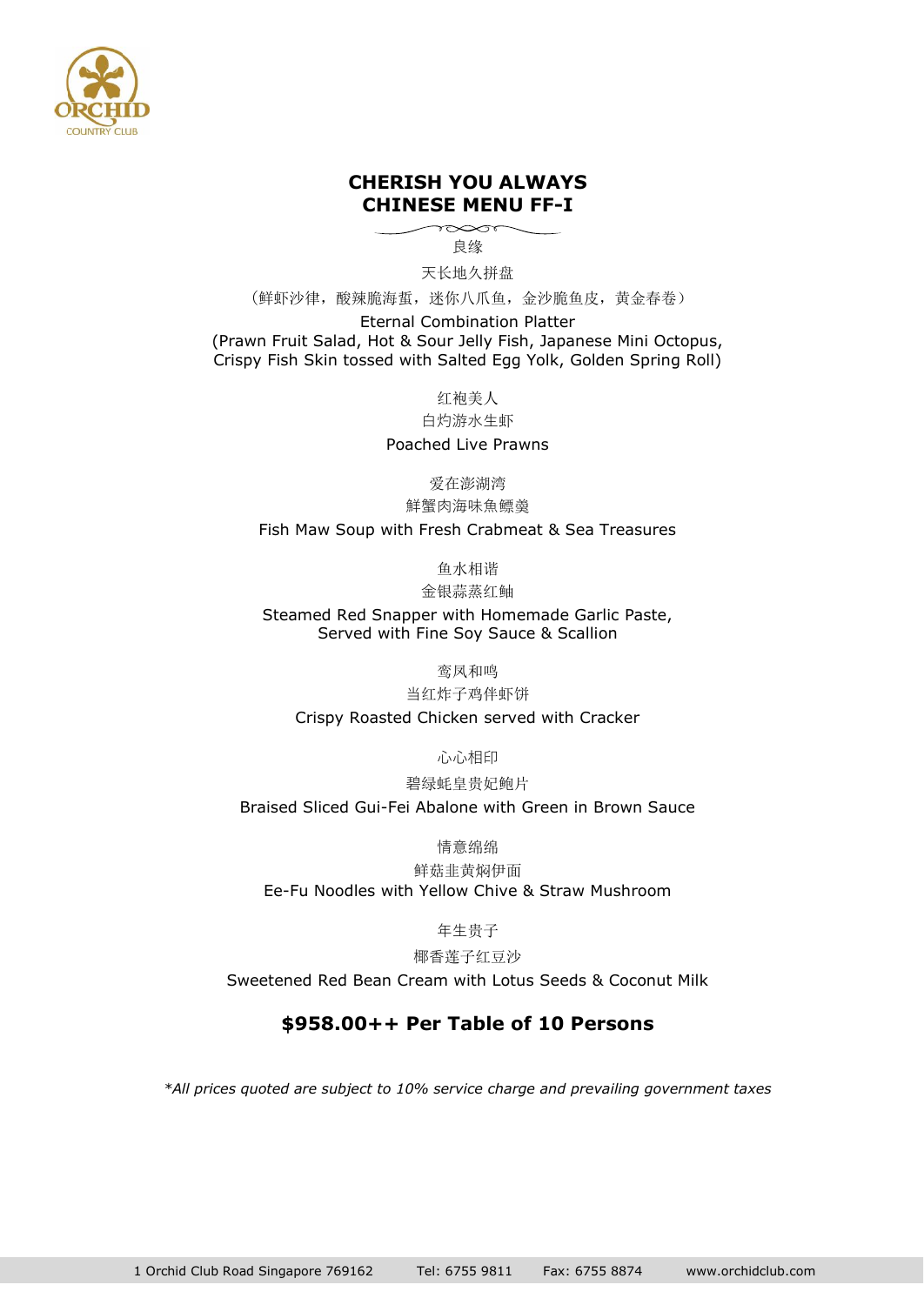

#### **CHERISH YOU ALWAYS CHINESE MENU FF-II**

 $\sim$ 永恒

花好月圆拼盘

(鲜虾沙律,惹味陈醋蒜泥白肉,酸辣海带丝海蜇,石榴鸡,金钱肉干)

Happiness Combination Platter

(Prawn Fruit Salad, Pork Bell with delicacy Garlic Vinaigrette, Hot & Sour Jelly Fish with Marine Alga, Crispy Pomegranate Chicken, Gold Coin Bak Kwa)

沉醉爱河里

鮮蟹肉海味魚鳔羮

Fish Maw Soup with Fresh Crabmeat & Sea Treasures

鱼水同欢

豉油王油浸笋壳鱼

Deep-Fried Marble Goby Fish topped Scallion with Fine Soy Sauce

风雨同舟

麦香奶油老虎虾

Crispy Cereal Prawns with Butter & Curry Leaf

琴瑟和鸣

芝麻蒜香烧鸡

Crispy Roasted Chicken with Fried Garlic & Sesame Seeds

情深意笃

蚝皇白玉鲍片扒菠菜

Sliced White Jade Abalone with Brown Sauce & Spinach

春风满面

鲍汁瑶柱干烧伊面 Ee-Fu Noodles with Sun-Dried Scallops & Abalone Sauce

甜蜜佳缘

冰镇杨枝甘露

Refreshing Mango Puree with Pomelo Sago

#### **\$988.00++ Per Table of 10 Persons**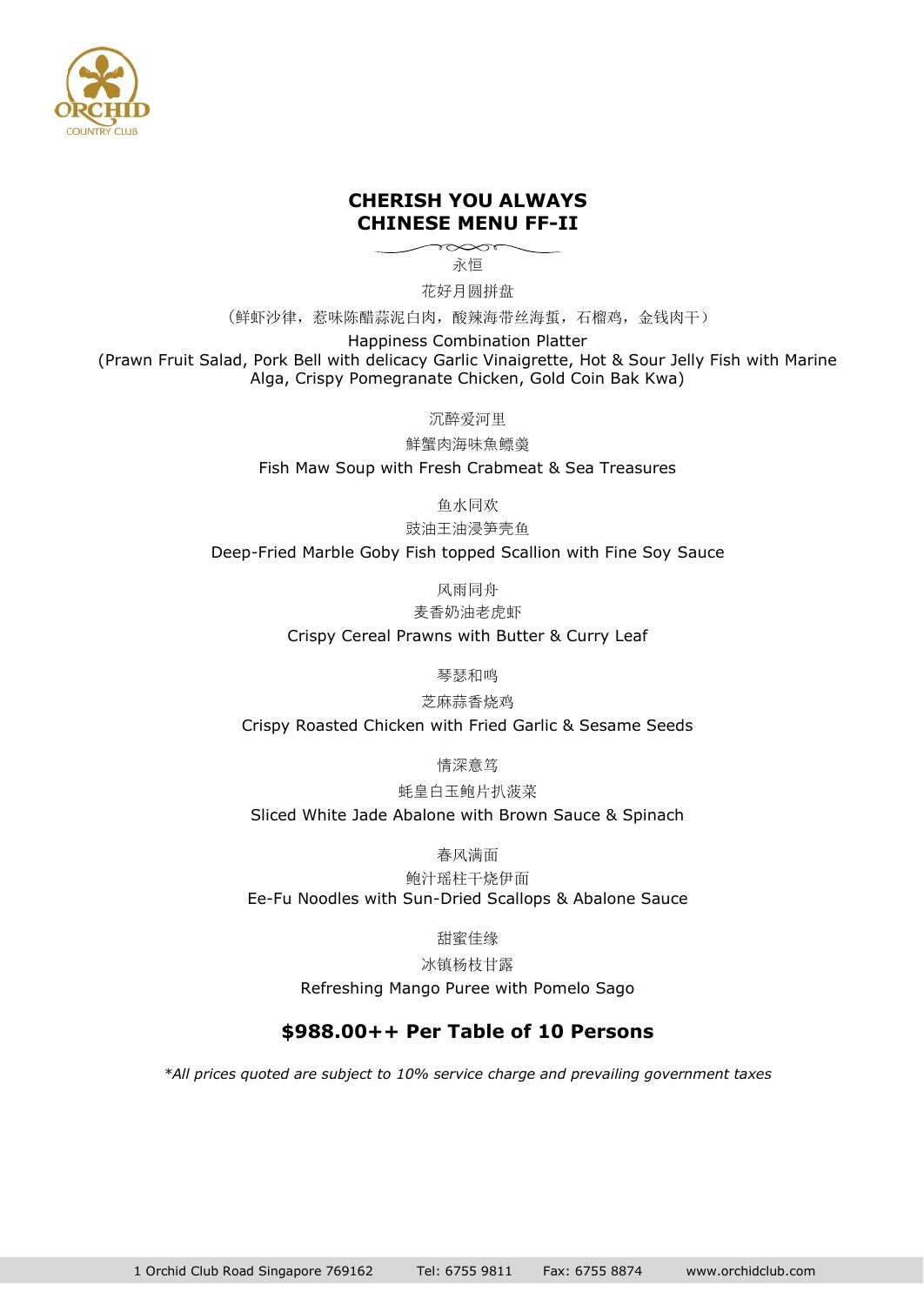

### **CHERISH YOU ALWAYS CHINESE MENU FF-III**

温馨

龙凤相随拼盘

(鲜虾沙律,酸辣脆海蜇,陈年花雕浸醉鸡卷,黄金脆鱼皮,酥炸龙珠球)

Romance Combination Platter

(Prawn Fruit Salad, Hot & Sour Jelly Fish, Simmered Chicken Roulade with Chinese Rice Wine, Crispy Salted Egg Fish Skin, Golden Fried Dragon Ball)

俩情似海深

鲜蟹肉鲍丝海味翅 Shark's Fin Soup with Crab Meat, Shredded Abalone & Sea Treasures

秋水伊人

港蒸活虎斑

Steamed Sea Caught Tiger Grouper with Superior Soy Sauce & Scallions

风雨同舟

甘香酱爆松菇虾球

Sautéed Prawns with Gan Xiang Sauce, Shimeji Mushroom & Greens

凤友鸾谐 药膳帝皇鸡 Signature Herbal Chicken

心心相印

翡翠原只十头金鲍仔伴香菇

Braised 10 Heads Abalone with Oriental Mushroom & Seasonal Greens

荷塘倩影

荷香腊味珍珠饭

Steamed Fragrant Rice with Chinese Sausage wrapped in Lotus Leaf

椰林飘香

椰汁白果芋泥

Warm Yam Paste Orni & Gingko Nuts, topped with Coconut Milk

# **\$1028.00++ Per Table of 10 Persons**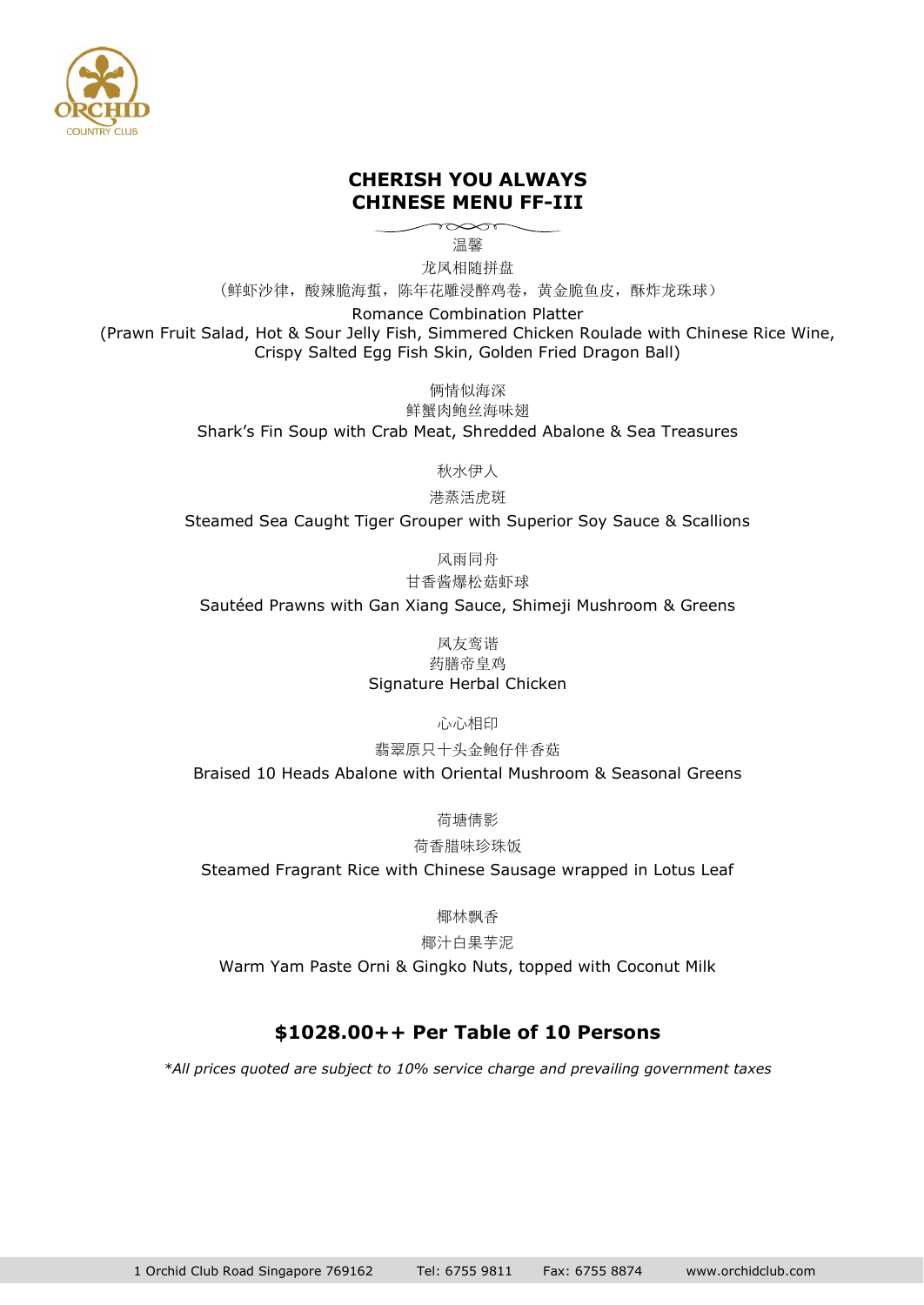

## **MALAY BUFFET MENU**

*(Catered by Royal Palm)*

# **APPETIZERS**

*Epok Epok*

*Small Pastry Pies stuffed with Green Peas & Potatoes Spring Roll with Thai Chili Sauce Savory Rolls with Cabbage & Vegetable Fillings*

*Chicken Drumlett Marinated Fried Chicken with Fresh Grounded Spices*

*\*\*\*\*\**

# **NASI PADANG SPECIALS**

*Beef Rendang Slow cooked & Braised in Coconut Milk & Spices Ayam Lemak Chili Padi Tender Chicken in Spicy Rich Yellow Coconut Gravy cooked with Chili Padi*

# **SEAFOOD SPECIALS**

*Sambal Prawn Stir Fried Prawn, with Fiery Sambal, and Citrusy Lime Leaves Sweet & Sour Fish Deep Fried Fillet of Fish with Sweet & Sour Sauce*

> *Biryani Rice Basmati Rice cooked together with Indian Spices*

**DESSERT** *Assorted Malay Kuih (\*Chef Selection)*

*Homemade Malay Dessert Delicacies*

*or Bubur Pulut Hitam*

*Black Glutinous Rice served with Coconut Milk*

# **\$95.80++ Per Person**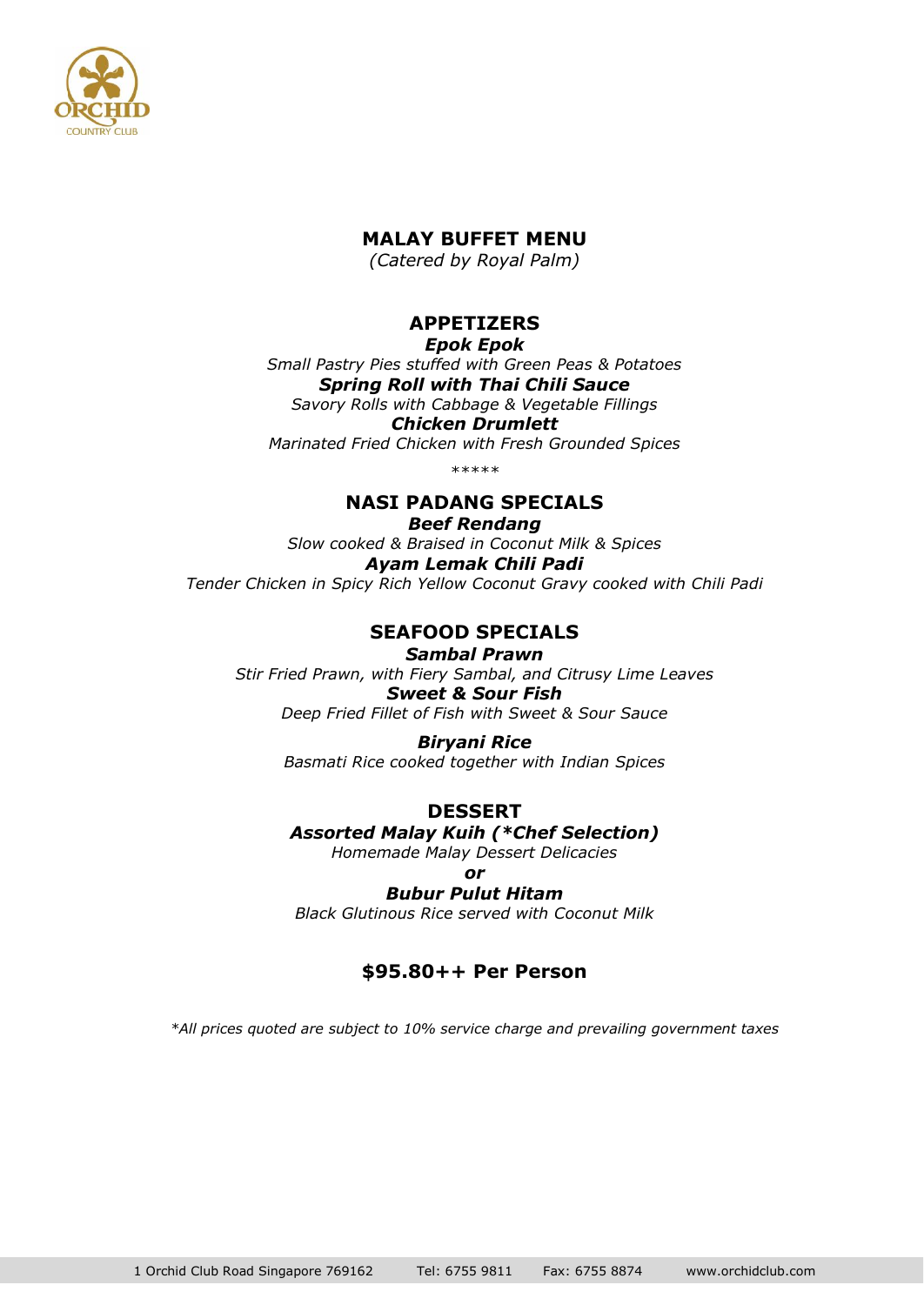

# **INDIAN BUFFET MENU**

*(Catered by Royal Palm)*

# **APPETIZER**

Samosa Murgh Tikka

#### **VEG MAIN COURSE**

Yellow Dhal Sabz E Bahar

### **NON-VEG MAIN COURSE**

Mutton Rogan Josh Murgh Makhani

#### **BREAD**

Plain & Butter Naan Mixed Raita & Mint Sauce

#### **RICE**

Jeera Rice or Saffron Rice

# **DESSERT**

Gulkand Rasmalai

Coffee / Tea

# **\$95.80++ Per Person**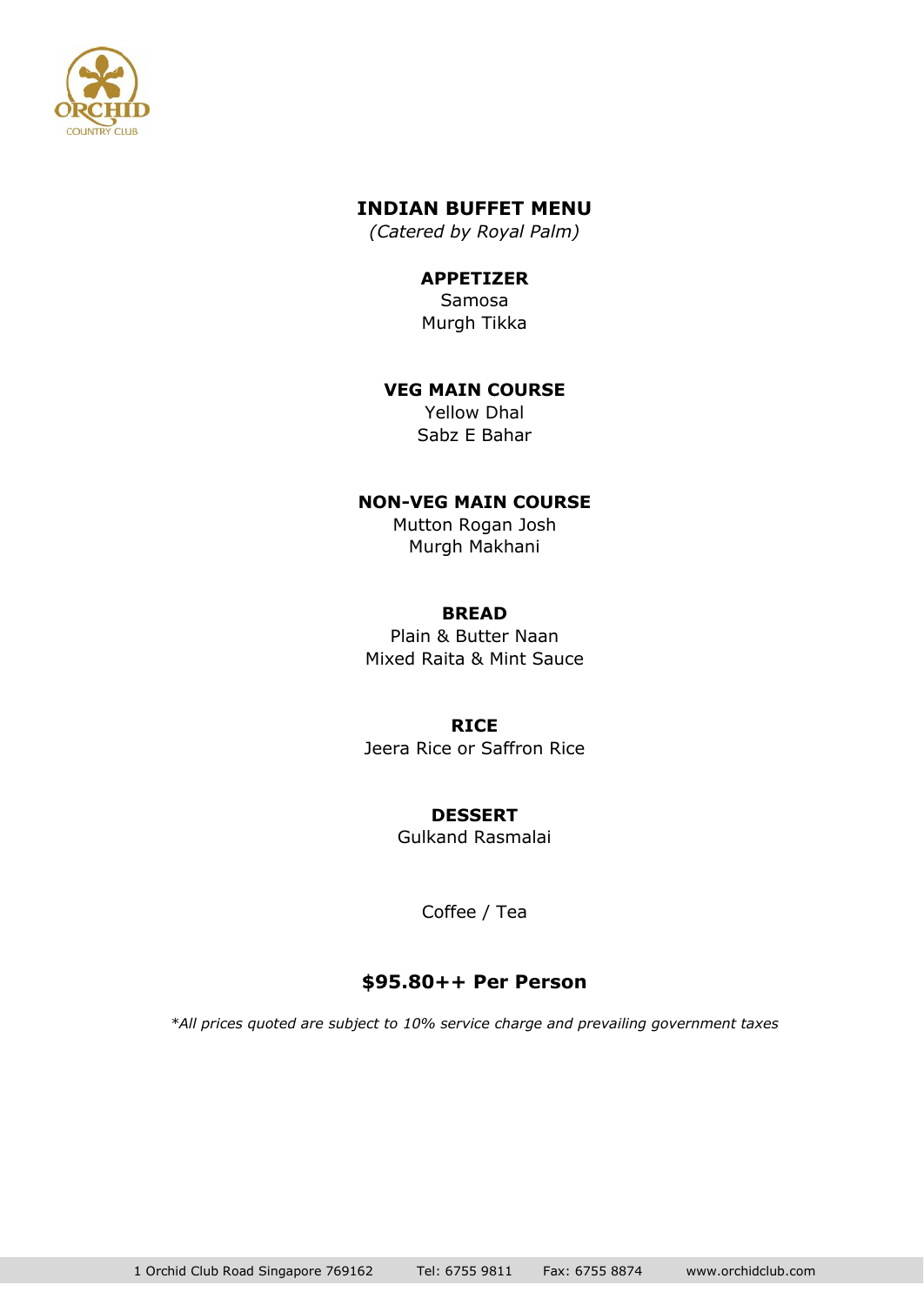

# **INDIAN BUFFET MENU**

*(Catered by Gayatri)*

#### **APPETIZER**

Mini Vegetarian Samosa Chicken Tikka Mint & Chilli Sauce

#### **MAIN COURSE**

Biryani Rice Vegetarian Dalcha Cucumber Pineapple Achar Mutton Mysore Chicken Masala Prawn Sambal Bindi Fry Pappadam

### **DESSERT** *(please select one item)* Gulab Jamun or Semi Payasam

Coffee /Tea

# **\$95.80++ Per Person**